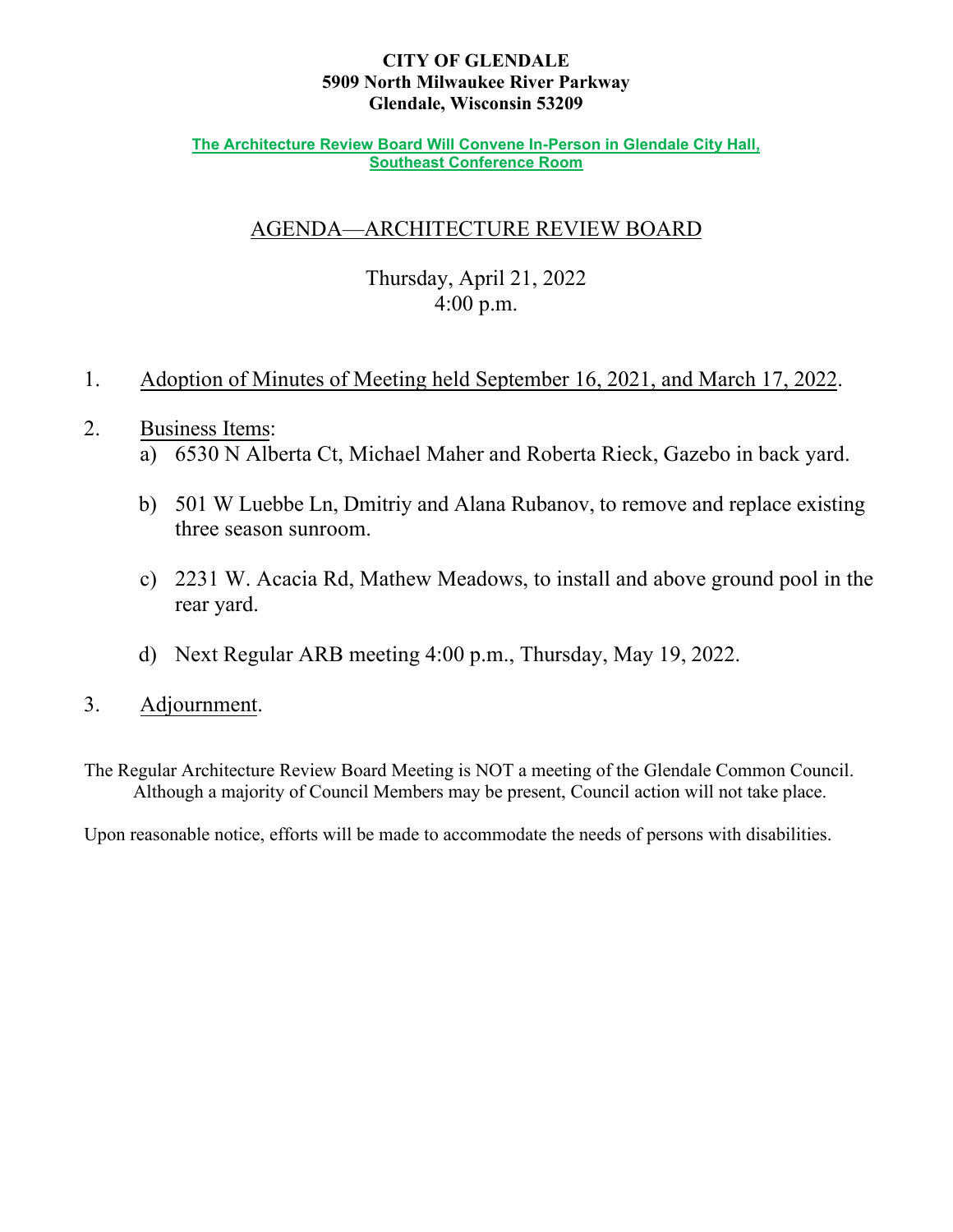# **CITY OF GLENDALE**



5909 North Milwaukee River Parkway Glendale, Wisconsin 53209-3815 (414) 228-1704

**TO:** Tod Doebler, Building Inspector **FROM:** Todd Stuebe, Director of Community Development **DATE:** Thursday, September 16, 2021 **RE: Architectural Review Board Meeting Items: Thursday, September 16, 2021**

A Web Link to the Architecture Review Board (ARB) project review documents for the following project items follows below:

Item 3a) Swimming Pool, 7164 North Seneca Avenue, Joel and Patricia Beskow

**[https://www.glendale-wi.org/AgendaCenter/ViewFile/Agenda/\\_09162021-651](https://www.glendale-wi.org/AgendaCenter/ViewFile/Agenda/_09162021-651)**

The project was reviewed and approved by the ARB with the requirement that the swimming pool not be located below or above an electrical transmission line as well as any WE Energies separation requirements. Building Permits may be finalized per the requirements of the respective approval and Zoning Code and Building Code requirements (Refer to the September 16, 2021, Meeting Materials via the Web Link).

 $\overline{a_1}$  ,  $\overline{a_2}$  ,  $\overline{a_3}$  ,  $\overline{a_4}$  ,  $\overline{a_5}$  ,  $\overline{a_6}$  ,  $\overline{a_7}$  ,  $\overline{a_8}$  ,  $\overline{a_9}$  ,  $\overline{a_9}$  ,  $\overline{a_9}$  ,  $\overline{a_9}$  ,  $\overline{a_9}$  ,  $\overline{a_9}$  ,  $\overline{a_9}$  ,  $\overline{a_9}$  ,  $\overline{a_9}$  ,

The meeting was chaired by Alderman Richard Wiese. ARB Members present included Christopher August, Hope Liu, Rock Ridolfi, and Walter Wilson. Also in attendance were City of Glendale Director of Community Development Todd Stuebe, Community Development Planning Assistant Elias Vareldzis, and the applicants Joel and Patricia Beskow, and their project representatives.

# **Item 2) Adoption of the Minutes of Meeting held July 15, 2021.**

Motion: Rock Ridolfi. Second: Hope Liu, to approve the minutes of the ARB meeting held July 15, 2021. Motion carried unanimously.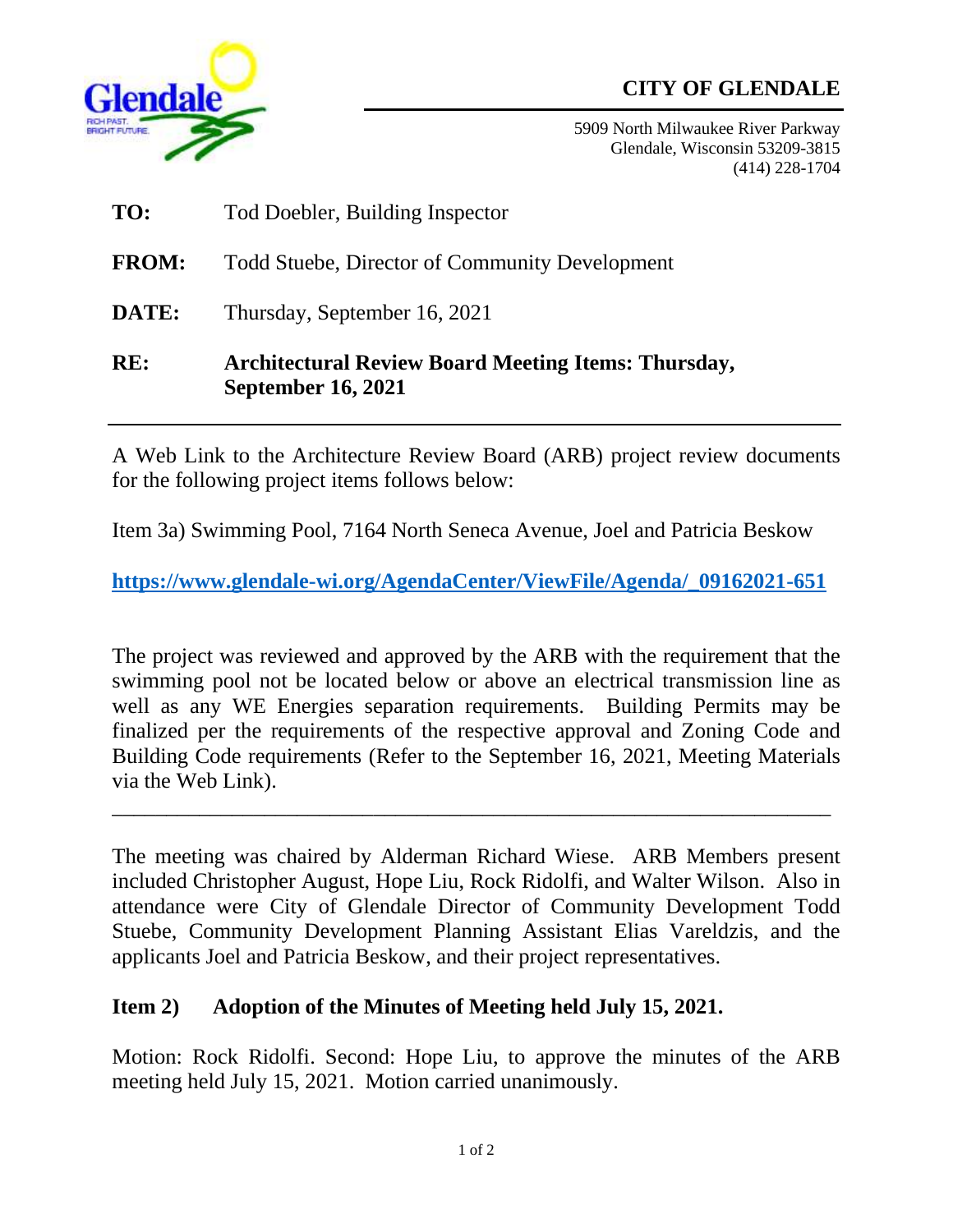# **Item 3a) Swimming Pool, , 732 West Acacia Road, Joel and Patricia Beskow.**

Chairman Wiese called the Architecture Review Board (ARB) meeting to order and asked for introduction of the applicants, followed by the project being presented by the applicants Joel and Patricia Beskow. The presentation closely followed the project plans.

Motion: Rock Ridolfi. Second: Hope Liu, to approve the with the requirement that the swimming pool not be located below or above any electrical transmission lines as well as any WE Energies separation requirements. Motion carried unanimously.

# **Item 4) Adjournment.**

Motion: Rock Ridolfi. Second: Walter Wilson, to adjourn the ARB meeting. Motion carried unanimously.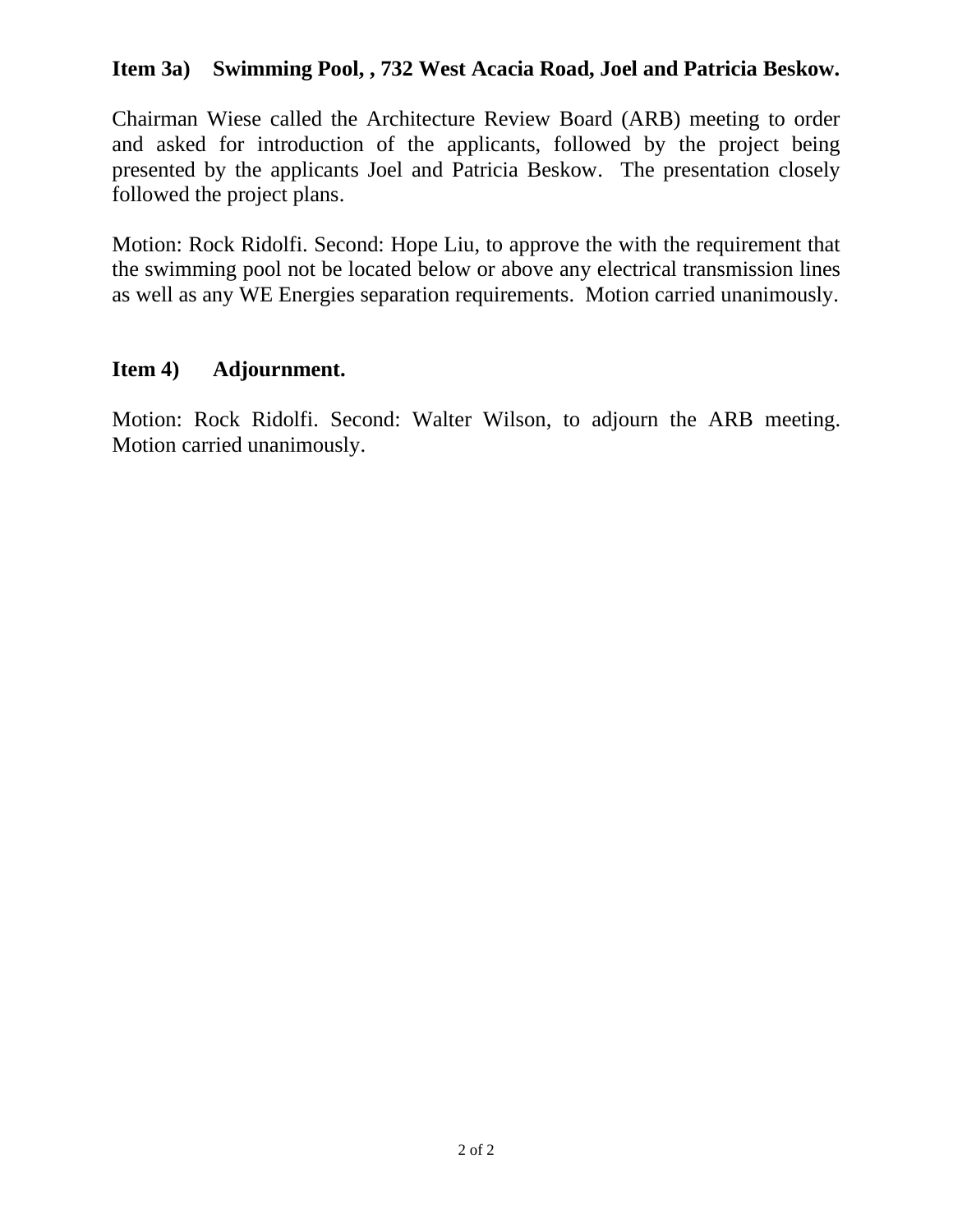# CITY OF GLENDALE — ARCHITECTURE REVIEW BOARD March 17, 2022

Regular meeting of the City of Glendale Architectural Review Board convened in the Glendale City Hall Confernce Room, 5909 North Milwaukee River Parkway, and via Zoom.

The meeting was called to order by Alderwoman Shaw at 4:06 p.m.

Roll Call: Present: August, Ridolfi, Wiese, Shaw Absent: Kranz, Liu, Wilson

Other Officials Present: Todd Stuebe, Director of Community Development and John Fellows, Incoming Director of Community Development.

In accordance with the Open Meeting Law, the North Shore NOW, the City's official newspaper, was advised on March 10, 2022, of the date and time of this meeting, the agenda was posted to the official bulletin board of City Hall, the Glendale Police Department, and the North Shore Library; that copies of the agenda were made available to the general public in the Municipal Building and the Police Department, and those persons who requested were sent copies of the agenda.

### PLEDGE OF ALLEGIANCE.

The Members of the Architectural Review Board, City staff, and all those present pledged allegiance to the flag of the United States of America.

## MATTERS TO BE CONSIDERED.

# **Adoption of Minutes of the December 16, 2022, Architecture Review Board Meeting.**

Motion was made by August, seconded by Ridolfi, to adopt minutes from the December 16, 2022, Architecture Review Board. Motion carried unanimously.

# **2515 West Dunwood Road, Shawn McMahon and Jennifer Bergman, Addition to rear of residence to add living space.**

Present: Jen Bergman and Shawn McMahon, 2515 W. Dunwood Rd, Glendale, WI, 53209 Kristi Minser, Amethyst Contracting, Inc. 2512 N Fredrick, Ave, Milwaukee, WI 53211.

The applicants propose to have add an in-law suite to the rear of the exiting structure located at 2515 West Dunwood Road. This addition will include a bedroom, great room, kitchen area with sink, microwave and refrigerator, a bathroom, utility room and  $\frac{1}{2}$  bath, interconnected with the existing residence. The exterior will be clad in matching brick and vertical cedar siding, and roof shingle to match existing materials. The project plan submittal materials were provided to the Architecture Review Board. The proposed height of the addition is 16ft 2in. The gabled addition will sit just below the main gable of the exiting house and will not be visible from the street. The project conforms with the requirements of the Glendale Zoning Code, R-3 Residence District.

Motion was made by August seconded by Ridolfi, to approve the proposed project plans and issue the Building Permit. Motion carried unanimously.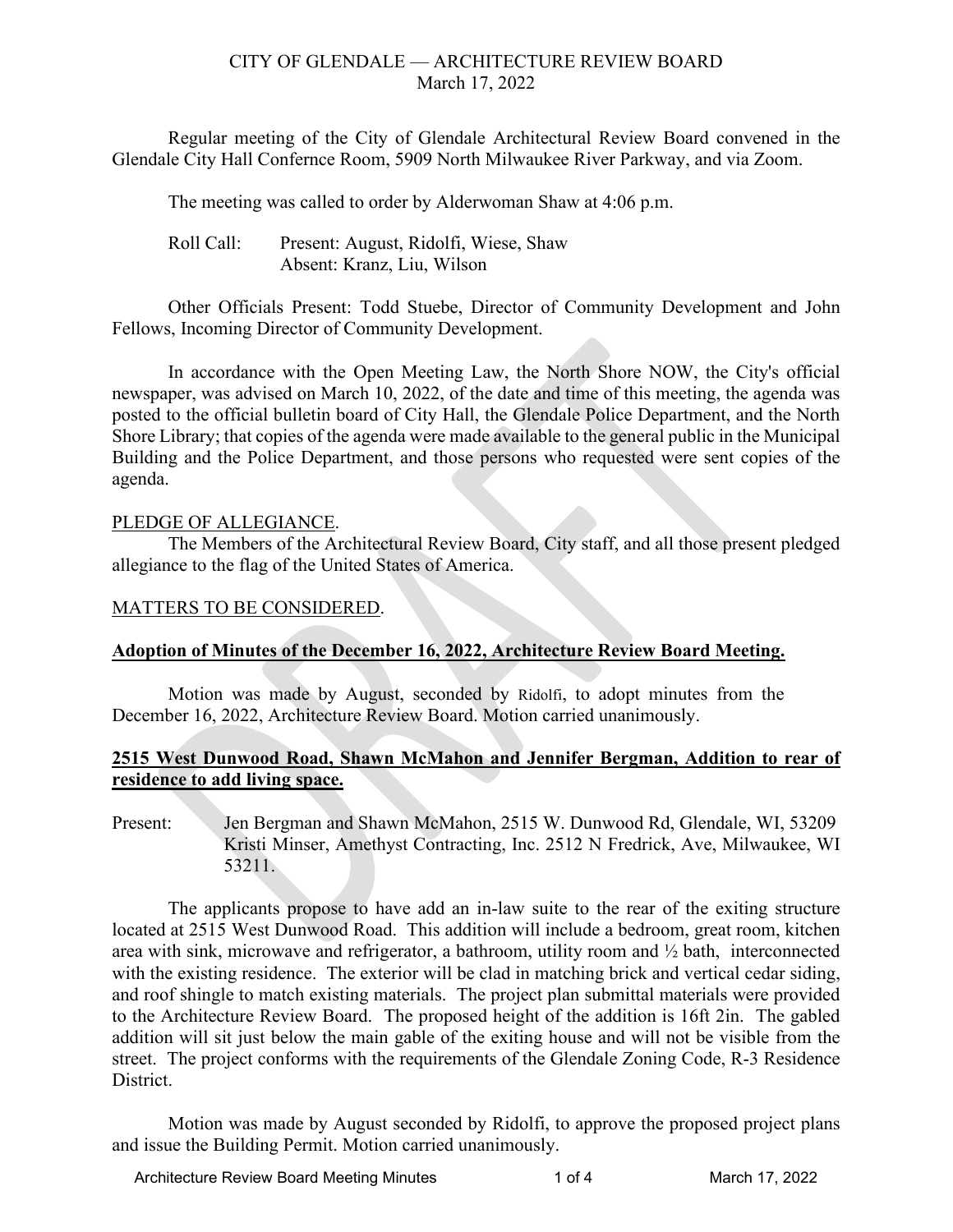## CITY OF GLENDALE — ARCHITECTURE REVIEW BOARD March 17, 2022

## **6910 North Crestwood Drive, James C. & Patricia A. Thomson Trust, Attached garage addition and existing exterior modifications.**

Present: Luke Durnford, Excel Custom Contractors, PO Box 320398 Franklin, WI 53123.

The applicants propose to add to the existing attached two car garage at the side of the residence, adding toward the rear of the of the property making a three-car garage. This addition will leave all remaining architectural features of the existing street facing garage and various roof lines. (Note submitted elevations do not match the intent to leave the existing details in place, this intent has been confirmed with the contractor.) The project plan submittal materials were provided to the Architecture Review Board. The proposed height of the garage addition will exceed the exiting ridge line of the exiting garage roof. The ridge line of the addition will project just above the existing ridge line and will be visible when viewing the street façade of the structure. The project conforms with the requirements of the Glendale Zoning Code, R-7 Residence District.

The 6910 North Crestwood Drive property is located within the Brantwood Heights Addition Number 1 (Refer to attachment). The Agreement and Declaration as to Restrictions requires one third masonry, brick, or stone veneer.

Motion was made by Wiese, seconded by Ridolfi, to approve the proposed project plans and issue the Building Permit subject to the proviso that samples of siding are provided to staff and that staff determines that the proposed building materials match existing building materials and if the materials do not match that the project is returned to the Architectural Review Board. Motion carried unanimously.

# **5674 Braeburn Lane, Christine and Eric Kiefer, Second floor dormer addition to the south side of the residence.**

Present: Christine and Eric Kiefer, 5674 Braeburn Ln, Glendale, WI, 53209 Bob Radtke, Band E General Contractors, 6001 N. Green Bay, Rd, Glendale, WI 53209.

The applicants are proposing to add to the width of the existing south facing second floor dormer to allow for an increase in the size of the exiting bathroom and add a closet area. The exterior will be clad in horizontal siding to match and roof shingle will also match existing materials. The project plan submittal materials were provided to the Architecture Review Board. The project conforms with the requirements of the Glendale Zoning Code, R-7 Residence District.

Motion was made by August, seconded by Ridolfi, to approve the proposed project plans and issue the Building Permit. Motion carried unanimously.

#### ADJOURNMENT.

There being no further business, motion was made by Wiese, seconded by August, to adjourn the meeting. Motion carried and adjournment of the Plan Commission was ordered at 4:32 p.m., until Thursday, April 21, 2022, at 4:00 p.m.

John Fellows, Incoming Director of Community Development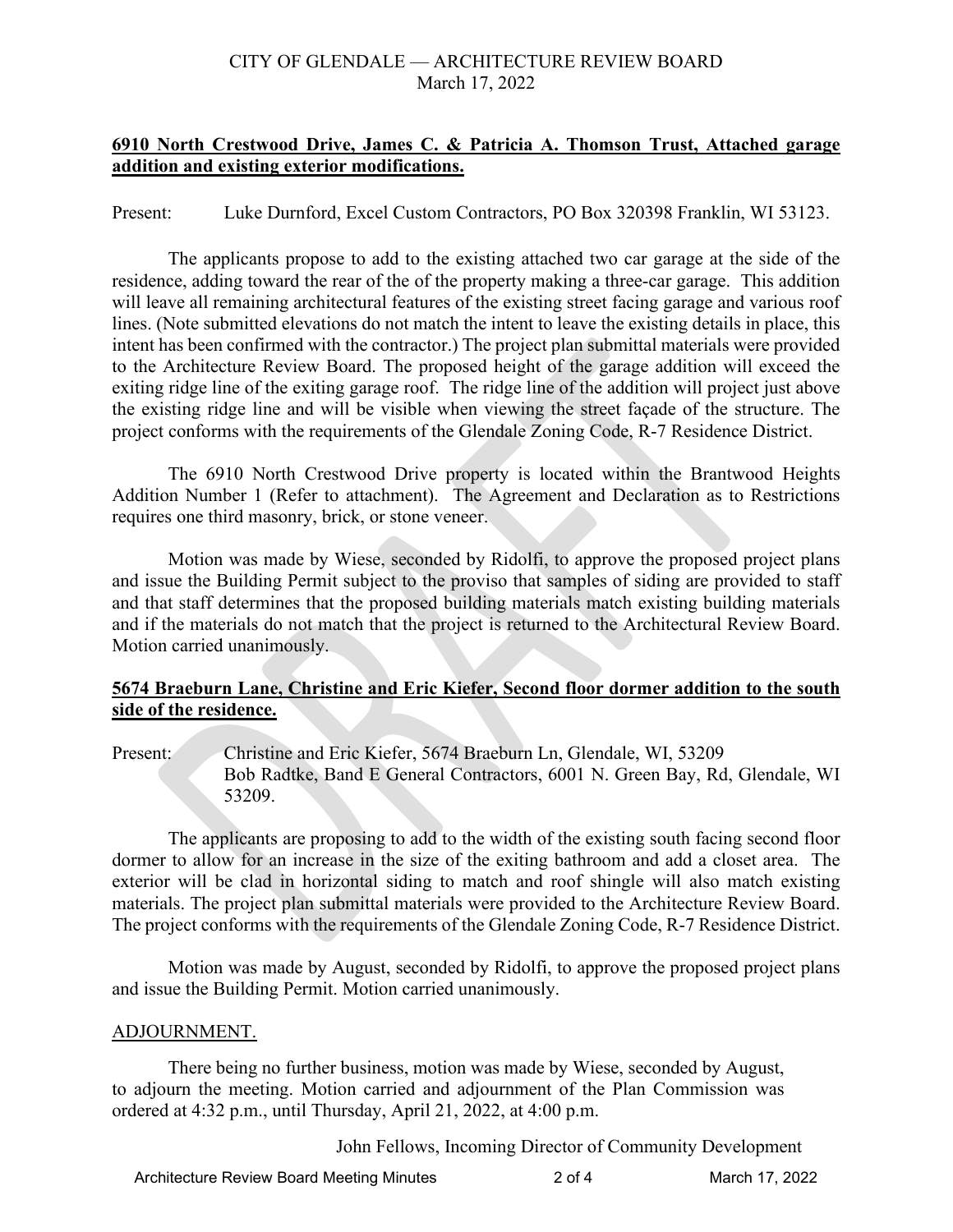

<span id="page-5-0"></span>

5909 North Milwaukee River Parkway Glendale, WI 53209

| <b>SUBJECT:</b> | Architecture Review Board Agenda, Item 3a<br>6530 N Alberta Ct, Michael Maher and Roberta Rieck, Gazebo in back<br>yard. |  |
|-----------------|--------------------------------------------------------------------------------------------------------------------------|--|
| <b>FROM:</b>    | John Fellows, Dir. of Community Development                                                                              |  |

**MEETING DATE:** April 13, 2022

| <b>Budget Summary:</b>      | N/A |
|-----------------------------|-----|
| Budgeted Expenditure:   N/A |     |
| <b>Budgeted Revenue:</b>    | N/A |

#### **FISCAL SUMMARY: STATUTORY REFERENCE:**

| <b>Wisconsin Statues:</b> | N/A                |
|---------------------------|--------------------|
| <b>Municipal Code:</b>    | <b>Zoning Code</b> |

#### **BACKGROUND/ANALYSIS:**

The applicants propose a backyard screened gazebo kit. The new gazebo will be attached to a new concrete slab in the backyard. The gazebo is galvanized steel with a power coated finish in brown. The structure will have four posts. The roof and sides of the gazebo will have sold polyester material. A screen/curtain will also be attached on all four sides.

#### **RECOMMENDATION:**

Approve the proposed project plans and issuance of a Building Permit.

# **ACTION REQUESTED:**

Motion to approve the proposed project plan as presented and issuance of a Building Permit.

#### **ATTACHMENTS:**

1. [Attachments](http://www.glendale-wi.org/DocumentCenter/View/2538/3a-Attachment-6530-N-Alberta-Ct----Gazebo) [6530 N Alberta Ct](http://www.glendale-wi.org/DocumentCenter/View/2538/3a-Attachment-6530-N-Alberta-Ct----Gazebo)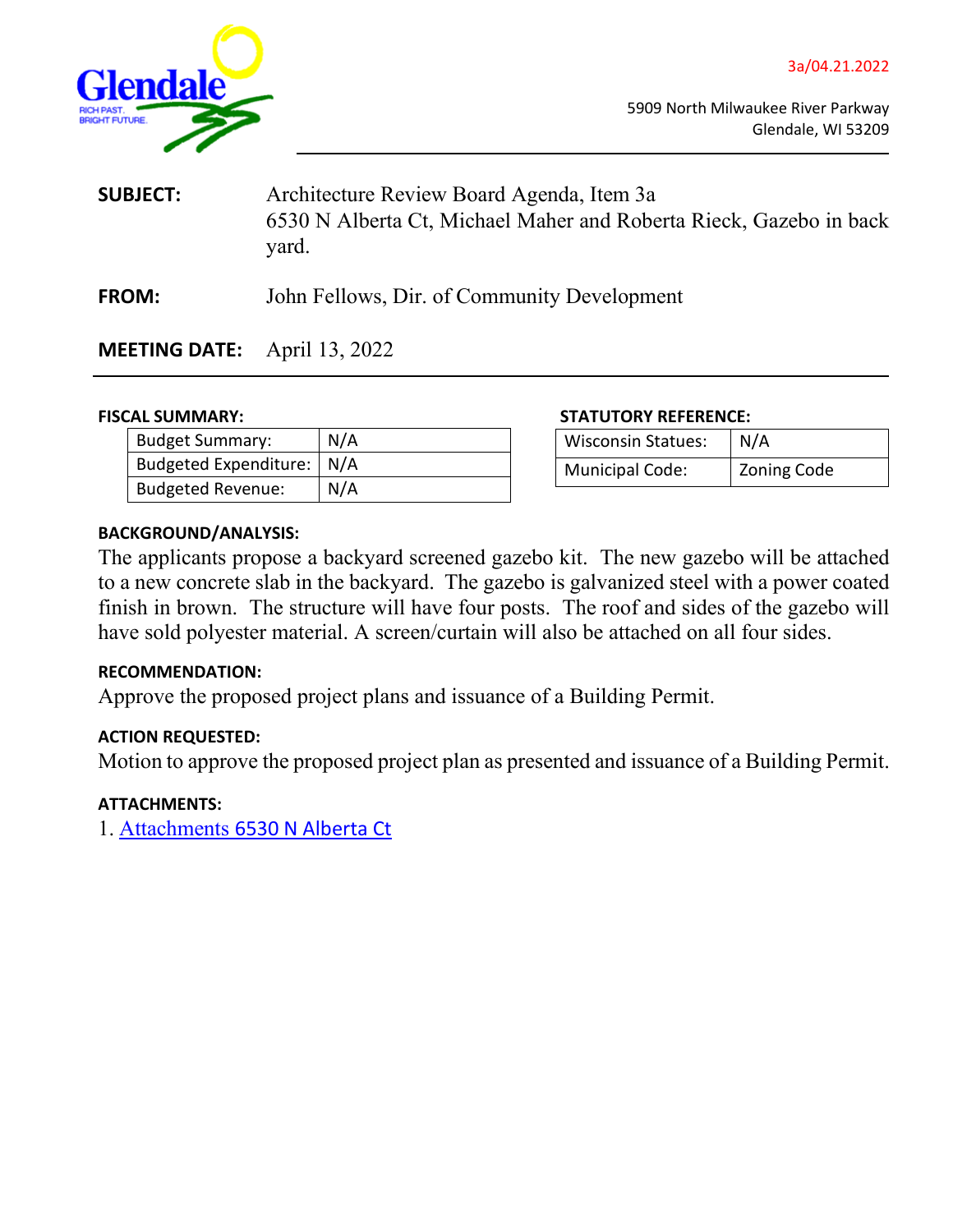

<span id="page-6-0"></span>

5909 North Milwaukee River Parkway Glendale, WI 53209

- **SUBJECT:** Architecture Review Board Agenda, Item 3b 501 W Luebbe Ln, Dmitriy and Alana Rubanov, to remove and replace existing three season sunroom.
- **FROM:** John Fellows, Dir. of Community Development

# **MEETING DATE:** April 13, 2022

| <b>Budget Summary:</b>      | N/A |
|-----------------------------|-----|
| Budgeted Expenditure:   N/A |     |
| Budgeted Revenue:           | N/A |

### **FISCAL SUMMARY: STATUTORY REFERENCE:**

| <b>Wisconsin Statues:</b> | N/A                |
|---------------------------|--------------------|
| <b>Municipal Code:</b>    | <b>Zoning Code</b> |

# **BACKGROUND/ANALYSIS:**

The applicants propose to replace the existing three season sunroom. The structure will be 14 feet by 15ft and have one-foot overhangs. The structure will be located in the same position as the current structure. The roof will have aluminum clad structural insulated roof panels with a gable element facing the rear of the property. The structure will have a series of three windows on the front and one side of the structure. The third elevation will have a sliding door with two windows on either side, windows and doors will be sliding. The entire structure will be white.

# **RECOMMENDATION:**

Approve the proposed project plans and issuance of a Building Permit.

# **ACTION REQUESTED:**

Motion to approve the proposed project plans and issuance of a Building Permit.

# **ATTACHMENTS:**

1. [Attachments -](http://www.glendale-wi.org/DocumentCenter/View/2539/3b-Attachment---501-W-Luebbe-Ln) [501 W Lubbe Ln](http://www.glendale-wi.org/DocumentCenter/View/2539/3b-Attachment---501-W-Luebbe-Ln)